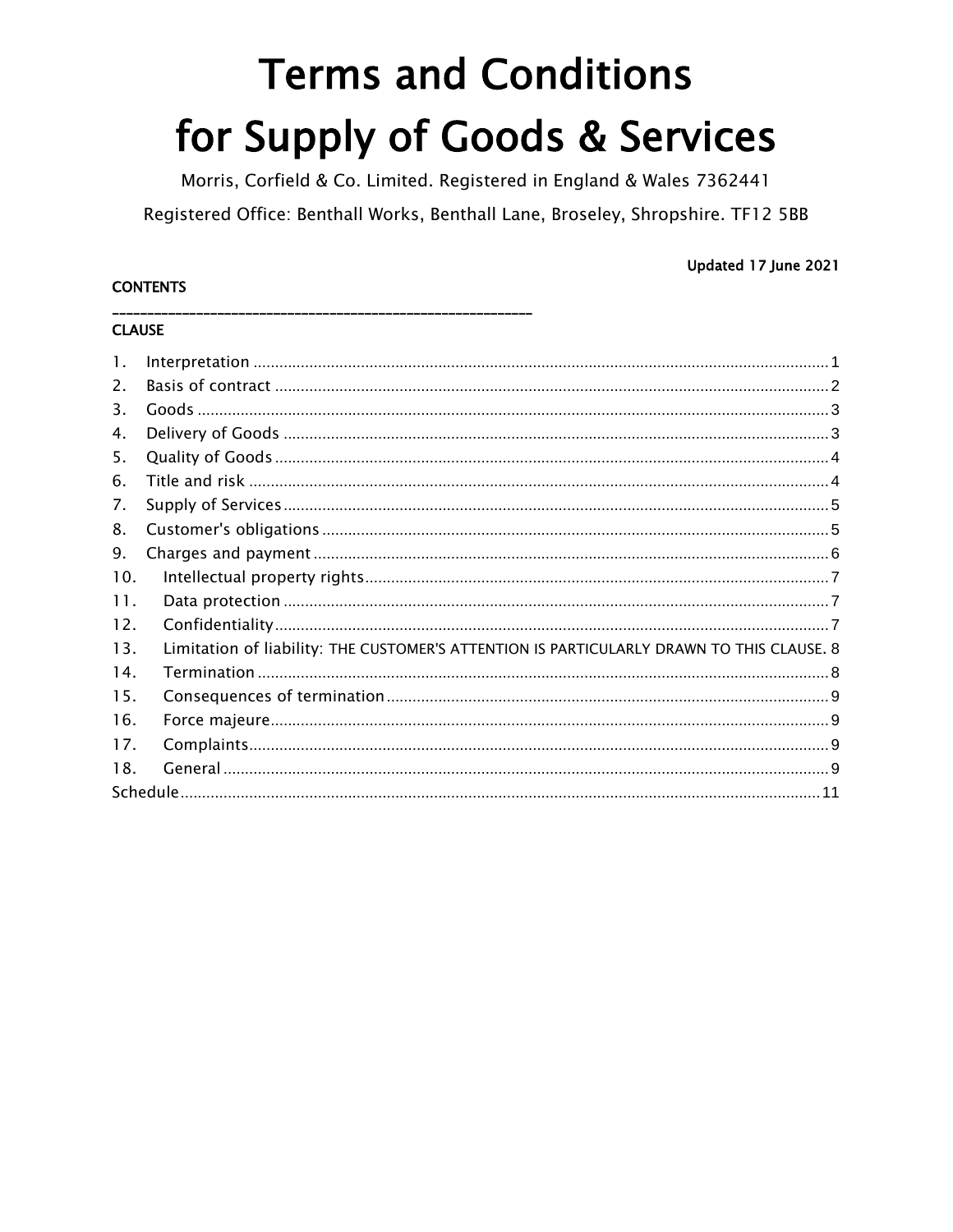## The Customer's attention is particularly drawn to the provisions of [clause 14](#page-8-0) (Limitation of liability).

## <span id="page-1-0"></span>1. Interpretation

The following definitions and rules of interpretation apply in these Conditions.

## 1.1 Definitions:

Business Day: a day other than a Saturday, Sunday or public holiday in England, when banks in London are open for business.

Commencement Date: has the meaning given i[n clause 2.8.](#page-3-2)

Conditions: these terms and conditions for the sale of Goods or for the supply of Services, as amended from time to time in accordance with [clause 19.8.](#page-10-0)

Consumer: means a Customer, being an individual who, for the purposes of the purchase, is acting wholly or mainly outside of their trade, business, craft or profession.

Contract: the contract between the Supplier and the Customer for the supply of Goods and/or Services in accordance with these Conditions (including for the avoidance of doubt, where applicable, the provision of Supplier Machinery subject to the terms and conditions set out in the Schedule).

Customer: the person or firm who purchases the Goods and/or Services from the Supplier.

Customer Machinery: means any machinery sold to the Customer by the Supplier; or any machinery received by the Supplier from the Customer for the purposes of performing Services.

Data Protection Legislation: the UK Data Protection Legislation and any other European Union legislation relating to personal data and all other legislation and regulatory requirements in force from time to time which apply to a party relating to the use of personal data (including, without limitation, the privacy of electronic communications); and the guidance and codes of practice issued by the relevant data protection or supervisory authority and applicable to a party.

Delivery Location: has the meaning given in [clause 4.1.](#page-3-3)

Force Majeure Event: means any circumstance not within a party's reasonable control including, without limitation:

- a) acts of God, flood, storm, drought, earthquake or other natural disaster;
- b) epidemic or pandemic;
- c) terrorist attack, civil war, civil commotion or riots, war, threat of or preparation for war, armed conflict, imposition of sanctions, embargo, or breaking off of diplomatic relations;
- d) nuclear, chemical or biological contamination or sonic boom;
- e) any law or any action taken by a government or public authority, including without limitation imposing an export or import restriction, quota or prohibition, or failing to grant a necessary licence or consent;
- f) collapse of buildings, breakdown of plant or machinery, fire, explosion or accident; and
- g) any labour or trade dispute, difficulty or increased expense in obtaining workers, materials or transport, strikes, industrial action or lockouts;
- h) non-performance by suppliers or subcontractors; and
- i) interruption or failure of utility service.

Goods: as the context requires, Machinery and/or Parts (or any part of them) set out in the Order.

Intellectual Property Rights: patents, utility models, rights to inventions, copyright and neighbouring and related rights, moral rights, trade marks and service marks, business names and domain names, rights in get-up and trade dress, goodwill and the right to sue for passing off or unfair competition, rights in designs, rights in computer software, database rights, rights to use, and protect the confidentiality of, confidential information (including know-how and trade secrets), and all other intellectual property rights, in each case whether registered or unregistered and including all applications and rights to apply for and be granted, renewals or extensions of, and rights to claim priority from, such rights and all similar or equivalent rights or forms of protection which subsist or will subsist now or in the future in any part of the world.

Machinery: means any new or used heavy or light agricultural machinery as set out in the Order.

New Goods: means Goods which are not Used Goods.

Order: means the Customer's order for the supply of Goods and/or Services either:

- a) as set out in the Customer's purchase order form, or the Customer's written acceptance of the Supplier's quotation, or overleaf, as the case may be; or
- b) if the Customer places an order over the telephone, as set out in the Supplier's written acceptance of the order issued pursuant to the provisions of clause 2.8.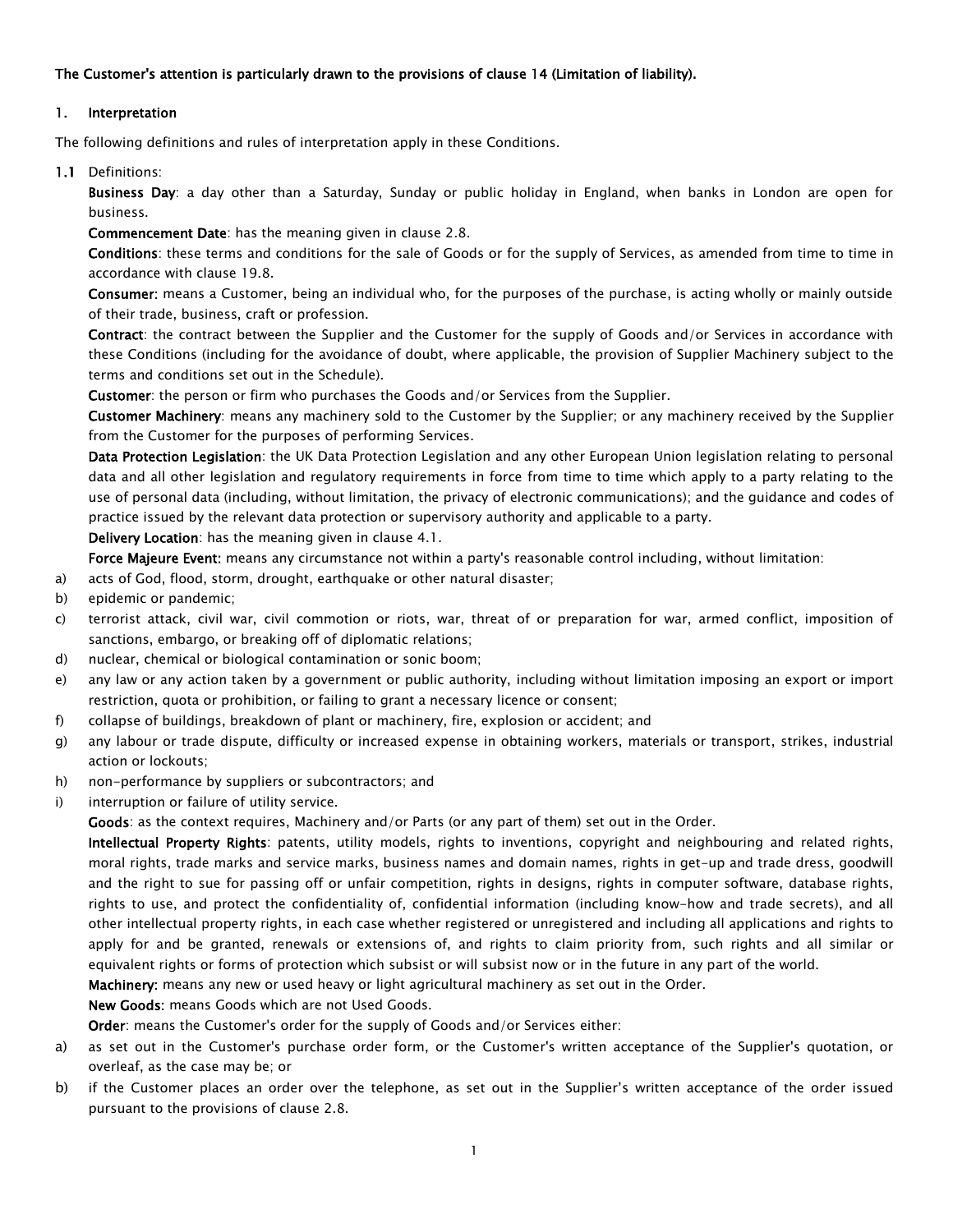Parts: means any parts (including any instalments) sold by the Supplier or used or supplied by the Supplier in connection with the sale of Machinery or the supply of any Services (and Part shall be construed accordingly) as set out in the Order.

Services: means the service and/or repair of Machinery, including warranty work, breakdown and/or any other services carried out by the Supplier for the Customer as set out in the Order.

Specification: any specification for Goods, including any relevant plans or drawings, that is agreed in writing by the Customer and the Supplier.

Supplier: Morris, Corfield & Co. Limited registered in England and Wales with company number 07362441.

Supplier Machinery: means any machinery provided to the Customer by the Supplier on loan whether as a courtesy whilst Services are to be provided in relation to Customer Machinery or for demonstration purposes.

Total Charges: means all sums paid by the Customer and all sums payable under the Contract in respect of goods and services actually supplied by the Supplier, whether or not invoiced to the Customer.

UK Data Protection Legislation: all applicable data protection and privacy legislation in force from time to time in the UK including the General Data Protection Regulation ((EU) 2016/679); the Data Protection Act 2018; the Privacy and Electronic Communications Directive (2002/58/EC) (as updated by Directive 2009/136/EC) and the Privacy and Electronic Communications Regulations 2003 (SI 2003/2426) as amended.

Used Goods: means Goods which are second-hand or used goods which are being purchased by or otherwise transferred to a second or later end user.

Website: means http://www.morriscorfield.co.uk/.

- 1.2 Interpretation:
- (a) A person includes a natural person, corporate or unincorporated body (whether or not having separate legal personality).
- (b) A reference to a party includes its personal representatives, successors and permitted assigns.
- (c) A reference to a statute or statutory provision is a reference to it as amended or re-enacted. A reference to a statute or statutory provision includes all subordinate legislation made under that statute or statutory provision.
- (d) Any words following the terms including, include, in particular, for example or any similar expression shall be construed as illustrative and shall not limit the sense of the words, description, definition, phrase or term preceding those terms.
- <span id="page-2-0"></span>(e) A reference to writing or written includes fax and email.

## 2. Basis of contract

- 2.1 These Conditions apply to the Contract to the exclusion of any other terms that the Customer seeks to impose or incorporate, or which are implied by law, trade custom, practice or course of dealing. The Supplier may make revisions to these Conditions from time to time. If there are revisions, the Supplier will publish them on the Website and highlight, on the home page, that revisions have been made. The Customer shall regularly check the Supplier's Website for details of any revisions having been published. Unless the Customer sends a notice in writing of objection to the Supplier within 21 days of any revision to these Conditions being published the revised Conditions shall be binding on the Customer. The Website will identify the date on which the revisions will become effective and (unless the Customer has provided a notice of objection as detailed above) such revisions shall apply to all Orders which are issued on or after that date.
- 2.2 The Customer understands and confirms that any employee or agent of the Supplier has no authority to make any representation about Machinery, Parts or Services nor shall the Supplier be liable for any advice or recommendations given by it or its employees or agents to the Customer as to Machinery, Parts or Services, unless such advice is confirmed by the Supplier in writing.
- 2.3 Any error or omission in any document or information issued by the Supplier or other person relating to Machinery, Parts or Services shall be subject to correction by, and without any liability on the part of, the Company.
- 2.4 The Customer shall be responsible for the accuracy of any Order (including any Specification).
- 2.5 If a manufacturer or supplier (of Goods) discontinues the sale of, or alters the specification of, Machinery or Parts, the Supplier reserves the right (without any further liability on the part of the Company) to:
- (a) deliver (in satisfaction of the Contract) Goods conforming to the manufacturer's or supplier's specification prevailing at the time of delivery; or
- (b) fit another Part; or
- (c) cancel the Contract and refund to the Customer (as applicable) either any deposit or part exchange allowance paid by the Customer to the Supplier.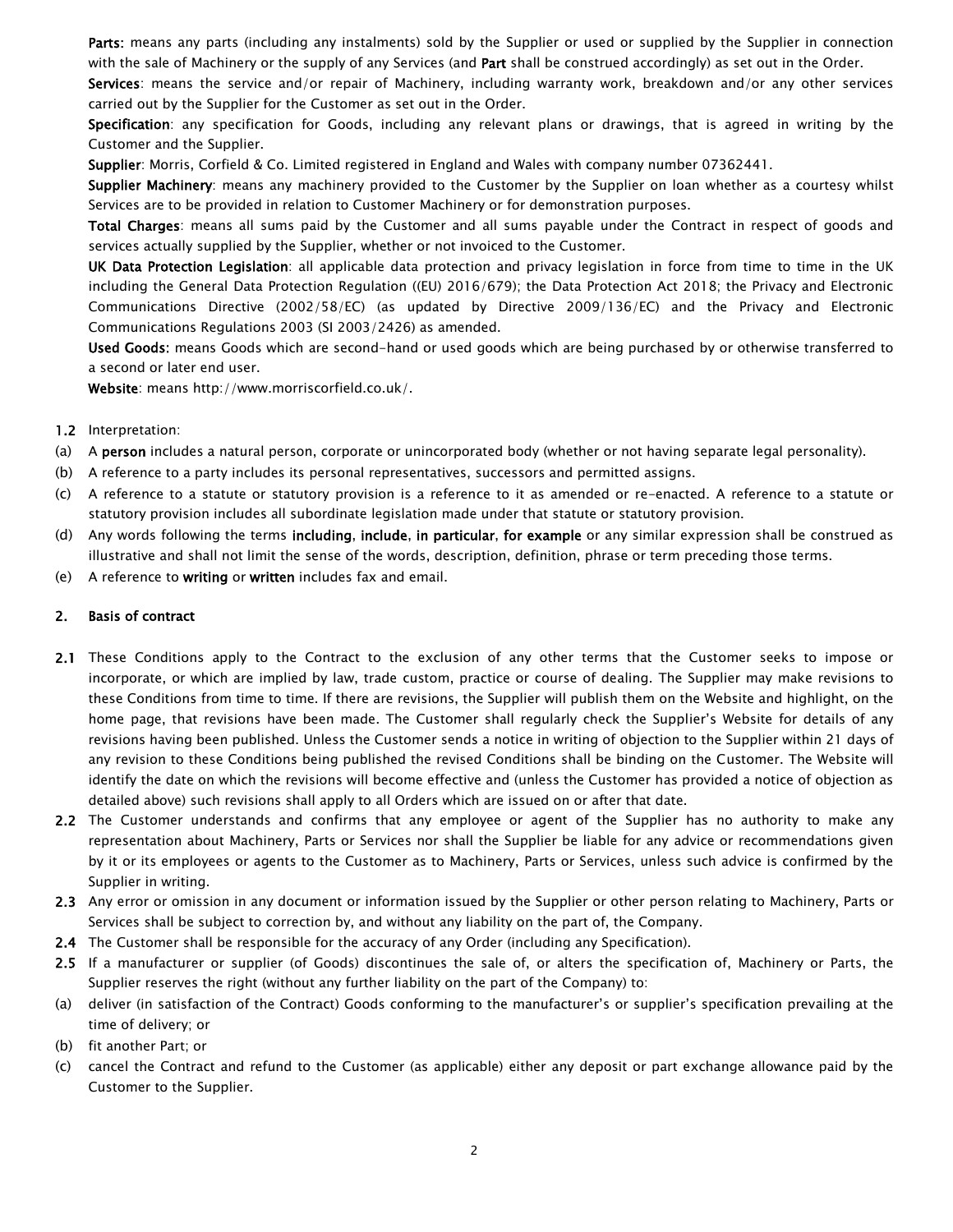- 2.6 An Order shall not be cancelled by the Customer, except with the agreement in writing of the Company. In the event of such cancellation, the Customer shall indemnify the Supplier in full against all loss (including loss of profit), costs, damages and expenses incurred by the Supplier as a result of cancellation.
- 2.7 The Order constitutes an offer by the Customer to purchase Machinery, Parts or Services in accordance with these Conditions.
- <span id="page-3-2"></span>2.8 The Order shall only be deemed to be accepted when the Supplier issues written acceptance of the Order (Order Confirmation) or, if earlier, on commencement of the provision of the Services (or any proportion thereof) ordered from the Supplier at which point and on which date the Contract shall come into existence (Commencement Date).
- 2.9 Any samples, drawings, descriptive matter or advertising issued by the Supplier and any descriptions of Machinery or Parts or illustrations or descriptions of the Services contained in the Supplier's catalogues or brochures are issued or published for the sole purpose of giving an approximate idea of the Services and/or Goods described in them. They shall not form part of the Contract nor have any contractual force.
- 2.10 These Conditions apply to the Contract to the exclusion of any other terms that the Customer seeks to impose or incorporate, or which are implied by law, trade custom, practice or course of dealing.
- 2.11 Any quotation given by the Supplier shall not constitute an offer, and is only valid for a period of 30 days from its date of issue.
- 2.12 All of these Conditions shall apply to the supply of both Goods and Services except where application to one or the other is specified.

#### <span id="page-3-0"></span>3. Goods

- 3.1 The Goods are described on the relevant manufacturer's website as modified by any applicable Specification. The Supplier reserves the right to change specifications of the Goods and their packing and presentation without prior notification. Original equipment part numbers are quoted for reference purpose only and are not intended to infer that equivalent replacements are used as original equipment.
- <span id="page-3-4"></span>3.2 The Customer shall indemnify the Supplier against all liabilities, costs, expenses, damages and losses (including any direct, indirect or consequential losses, loss of profit, loss of reputation and all interest, penalties and legal costs (calculated on a full indemnity basis) and all other reasonable professional costs and expenses) suffered or incurred by the Supplier arising out of or in connection with any claim made against the Supplier for actual or alleged infringement of a third party's intellectual property rights arising out of or in connection with the Supplier's use of the Specification. This [clause 3.2](#page-3-4) shall survive termination of the Contract.
- 3.3 The Supplier reserves the right to amend the Specification if required by any applicable statutory or regulatory requirement, and the Supplier shall notify the Customer in any such event.

#### <span id="page-3-3"></span><span id="page-3-1"></span>4. Delivery of Goods

- 4.1 The Supplier shall deliver Goods to the location set out in the Order or such other location as the parties may agree (Customer Delivery Location) at any time after the Supplier notifies the Customer that the Machinery and/or Parts are ready, or if otherwise agreed between the parties, the Customer shall collect the Goods from the Supplier's premises set out in the Order Confirmation or such other location as may be agreed with the Customer before delivery (Supplier Delivery Location) within three Business Days of the Supplier notifying the Customer that the Goods are ready.
- 4.2 Delivery of Goods shall be completed on the completion of:
- (a) unloading at the Customer Delivery Location; or
- (b) loading at the Supplier Delivery Location.
- 4.3 Any dates quoted for delivery of Goods are approximate only, and the time of delivery is not of the essence. The Supplier shall not be liable for any delay in delivery of the Goods that is caused by a Force Majeure Event or the Customer's failure to provide the Supplier with adequate delivery instructions or any other instructions that are relevant to the supply of Goods.
- 4.4 If the Supplier fails to deliver the Goods, its liability shall be limited to the costs and expenses incurred by the Customer in obtaining replacement goods of similar description and quality in the cheapest market available, less the price of the Goods. The Supplier shall have no liability for any failure to deliver the Goods to the extent that such failure is caused by a Force Majeure Event or the Customer's failure to provide the Supplier with adequate delivery instructions for the Goods or any relevant instruction related to the supply of the Goods.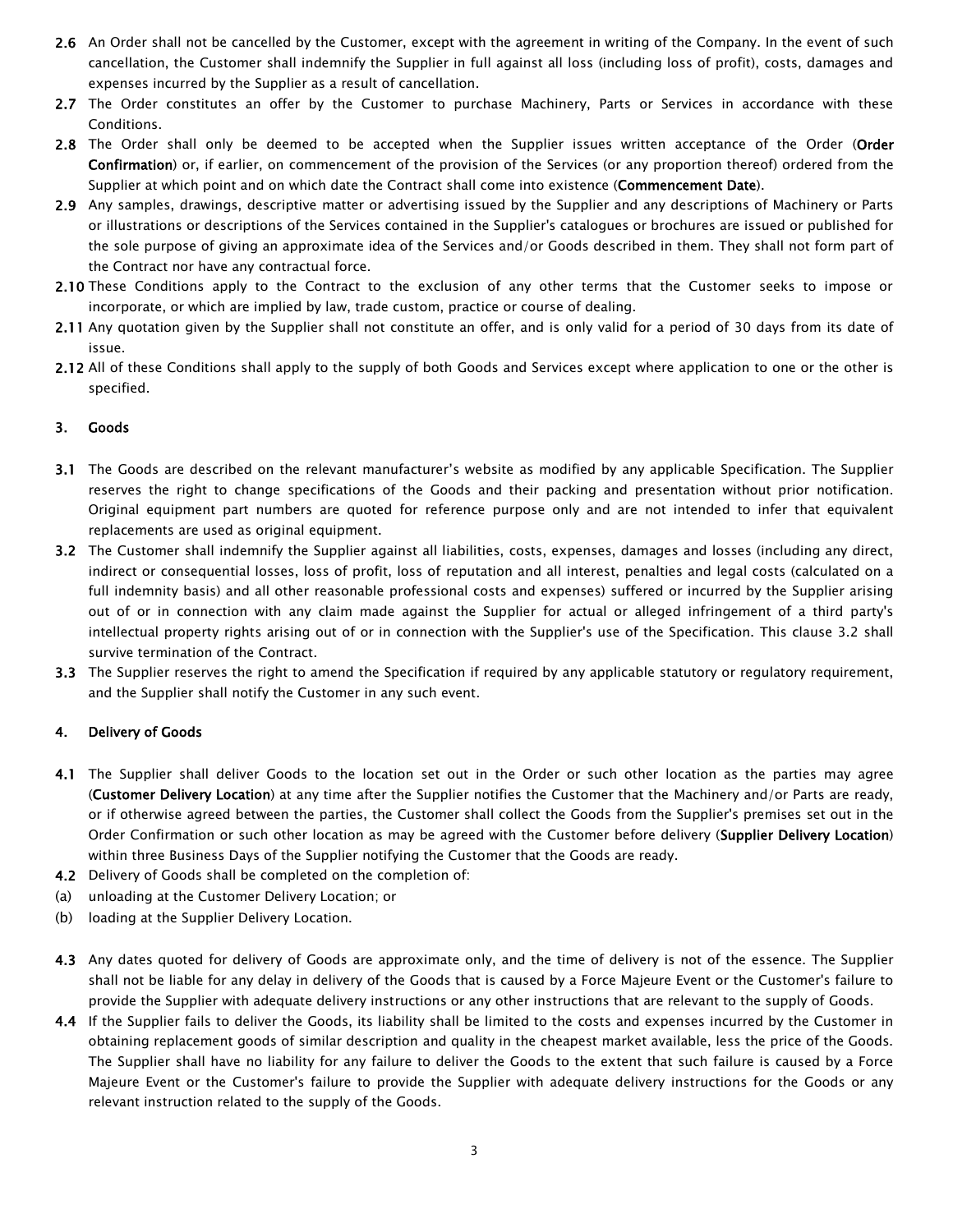- 4.5 If the Customer fails to take delivery of the Goods within three Business Days of the Supplier notifying the Customer that the Goods are ready, then except where such failure or delay is caused by a Force Majeure Event or by the Supplier's failure to comply with its obligations under the Contract in respect of the Goods:
- (a) delivery of the Goods shall be deemed to have been completed at 9.00 am on the third Business Day following the day on which the Supplier notified the Customer that the Goods were ready; and
- (b) the Supplier shall store the Goods until delivery takes place, and charge the Customer for all related costs and expenses (including insurance).
- 4.6 If ten Business Days after the day on which the Supplier notified the Customer that the Goods were ready for delivery the Customer has not accepted delivery of them, the Supplier may resell or otherwise dispose of part or all of the Goods and, after deducting reasonable storage and selling costs, account to the Customer for any excess over the price of the Goods or charge the Customer for any shortfall below the price of the Goods.
- 4.7 The Supplier may deliver Parts by instalments, which shall be invoiced and paid for separately. Each instalment shall constitute a separate contract. Any delay in delivery or defect in an instalment shall not entitle the Customer to cancel any other instalment.
- 4.8 Claims for shortages or discrepancies or loss or damage of Parts in transit will not be accepted unless notified to the Supplier and (if appropriate) the Supplier's carriers within 48 hours of receipt and confirmed in writing within 7 days after receipt. Packaging and damaged parts shall be retained for inspection.
- 4.9 Following delivery, the Customer will inspect any Machinery or Parts. Unless the Customer notifies the Supplier within 48 hours of delivery of any defect the Customer will be deemed to have accepted it. After acceptance, the Customer shall not be entitled to reject any item of Machinery or Parts which are not in accordance with the Contract.
- 4.10 Any return of the Goods or part thereof shall be at the risk of the Customer until the Supplier has acknowledged receipt of delivery of such Goods

## <span id="page-4-0"></span>5. Quality of Goods

- 5.1 New Goods supplied by the Supplier under the Contract have the benefit of a manufacturer's warranty. A copy of the full terms of which are available upon request.
- 5.2 The Supplier shall be under no liability under the warranty referred to in clause 5.1.
- <span id="page-4-1"></span>5.3 The terms of these Conditions shall apply to any repaired or replacement Goods supplied by the Supplier.

#### 6. Title and risk

- 6.1 The risk in the Goods shall pass to the Customer on completion of delivery.
- 6.2 Title to the Goods shall not pass to the Customer until the Supplier receives payment in full (in cash or cleared funds) for the Goods and any other goods that the Supplier has supplied to the Customer, in which case title to the Goods shall pass at the time of payment of all such sums.
- 6.3 Until title to the Goods has passed to the Customer, the Customer shall:
- (a) store the Goods separately from all other goods held by the Customer so that they remain readily identifiable as the Supplier's property;
- (b) not remove, deface or obscure any identifying mark or packaging on or relating to the Goods;
- (c) maintain the Goods in satisfactory condition and keep them insured against all risks for their full price on the Supplier's behalf from the date of delivery;
- (d) keep the Goods serviced at all relevant service intervals applicable to the Goods;
- (e) notify the Supplier immediately if it becomes subject to any of the events listed in [clause 15.1\(a\)](#page-8-2) to [clause 15.1\(b\);](#page-8-3) and
- (f) give the Supplier such information as the Supplier may reasonably require from time to time relating to:
- (i) the Goods; and
- <span id="page-4-2"></span>(ii) the ongoing financial position of the Customer.
- 6.4 Subject to [clause 6.5,](#page-5-2) the Customer may resell or use the Goods in the ordinary course of its business (but not otherwise) before the Supplier receives payment for the Goods. However, if the Customer resells the Goods before that time:
- (a) it does so as principal and not as the Supplier's agent; and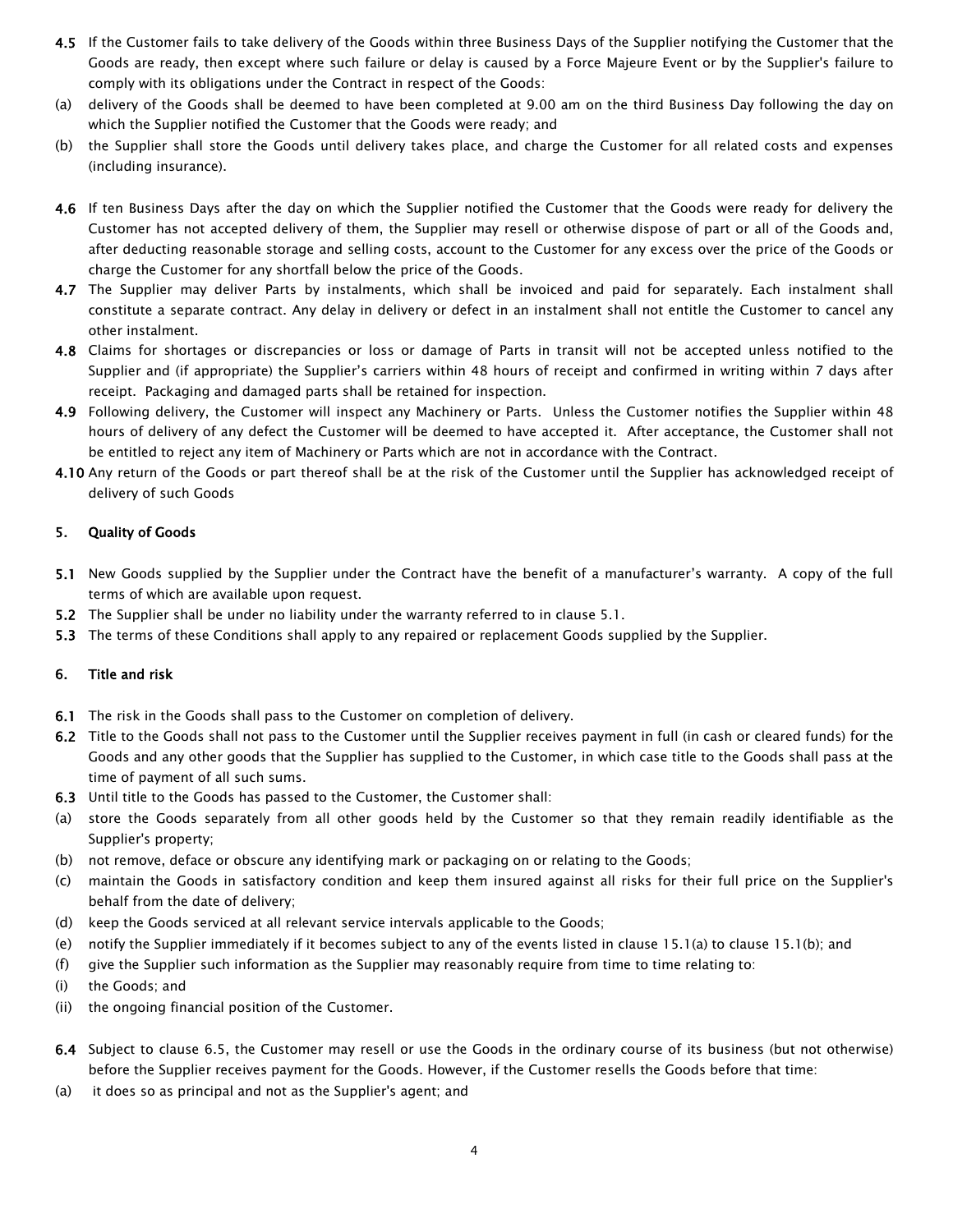- (b) title to the Goods shall pass from the Supplier to the Customer immediately before the time at which resale by the Customer occurs.
- <span id="page-5-2"></span>6.5 At any time before title to the Goods passes to the Customer, the Supplier:
- (a) may by notice in writing, terminate the Customer's right under [clause 6.4](#page-4-2) to resell the Goods or use them in the ordinary course of its business; and
- (b) require the Customer to deliver up all Goods in its possession that have not been resold, or irrevocably incorporated into another product and if the Customer fails to do so promptly, enter any premises of the Customer or of any third party where the Goods are stored in order to recover them.

# 7. Export Terms

- 7.1 Where the Goods are supplied for export from the United Kingdom, the provisions of this clause 7 shall (subject to any special terms agreed in writing between the Customer and the Supplier) apply notwithstanding any other provision of these Conditions.
- 7.2 In these Conditions 'Incoterms' means the international rules for the interpretation of trade terms of the International Chamber of Commerce as in force at the date when the Contract is made. Unless the context otherwise requires, any term or expression which is defined in or given a particular meaning by the provisions of Incoterms shall have the same meaning in these Conditions, but if there is any conflict between the provisions and Incoterms and these Conditions, the latter shall prevail.
- 7.3 The Customer shall be responsible for complying with any legislation or regulations governing the importation of the Goods into the country of destination and for the payment of any duties thereon.
- 7.4 Unless otherwise agreed in writing between the Customer and the Supplier, the Goods shall be supplied EXW.
- 7.5 The Supplier shall be under no obligation to give notice under section 32(3) of the Sale of Goods Act 1979.
- 7.6 The Supplier shall have no liability for any claim in respect of any damage during transit.
- 7.7 Payment of all amounts due to the Supplier shall be made in cleared funds prior to delivery to a bank account nominated in writing by the Supplier, and time for payment shall be of the essence of the Contract.

## <span id="page-5-0"></span>8. Supply of Services

- 8.1 The Customer warrants that it is the owner of any Customer Machinery or is duly authorised by the owner to enter into the Contract in order for the Services to be provided in accordance with these Conditions.
- 8.2 The Supplier will carry out Services on Customer Machinery only on components for which instructions have been given by the Customer, but reserves the right to carry out any Service to the other components the necessity of which only becomes apparent after dismantling parts of the Customer Machinery, and which would affect the safe operation of the Customer Machinery if not carried out. The Supplier will give the Customer an estimate of the likely cost of such additional Services but such estimates are not to be regarded as binding and the Supplier reserves the right to perform the Service in the manner it thinks most suitable. The Customer agrees to pay for such additional Services.
- 8.3 The Supplier shall use all reasonable endeavours to meet any performance dates for the Services specified in the Order, but any such dates shall be estimates only and time shall not be of the essence for the performance of the Services.
- 8.4 The Supplier reserves the right to amend the Service provision if necessary, to comply with any applicable law or regulatory requirement, or if the amendment will not materially affect the nature or quality of the Services, and the Supplier shall notify the Customer in any such event.
- 8.5 The Supplier warrants to the Customer that the Services will be provided using reasonable care and skill.
- 8.6 Where the Supplier has agreed to supply the Customer with any Supplier Machinery, the provisions set out in the Schedule forms part of the Contract and shall have effect as if set out in full in these Conditions and any reference to these Conditions includes the Schedule.

## <span id="page-5-1"></span>9. Customer's obligations

- 9.1 The Customer shall:
- (a) ensure that the terms of the Order are complete and accurate;
- (b) co-operate with the Supplier in all matters relating to the Services;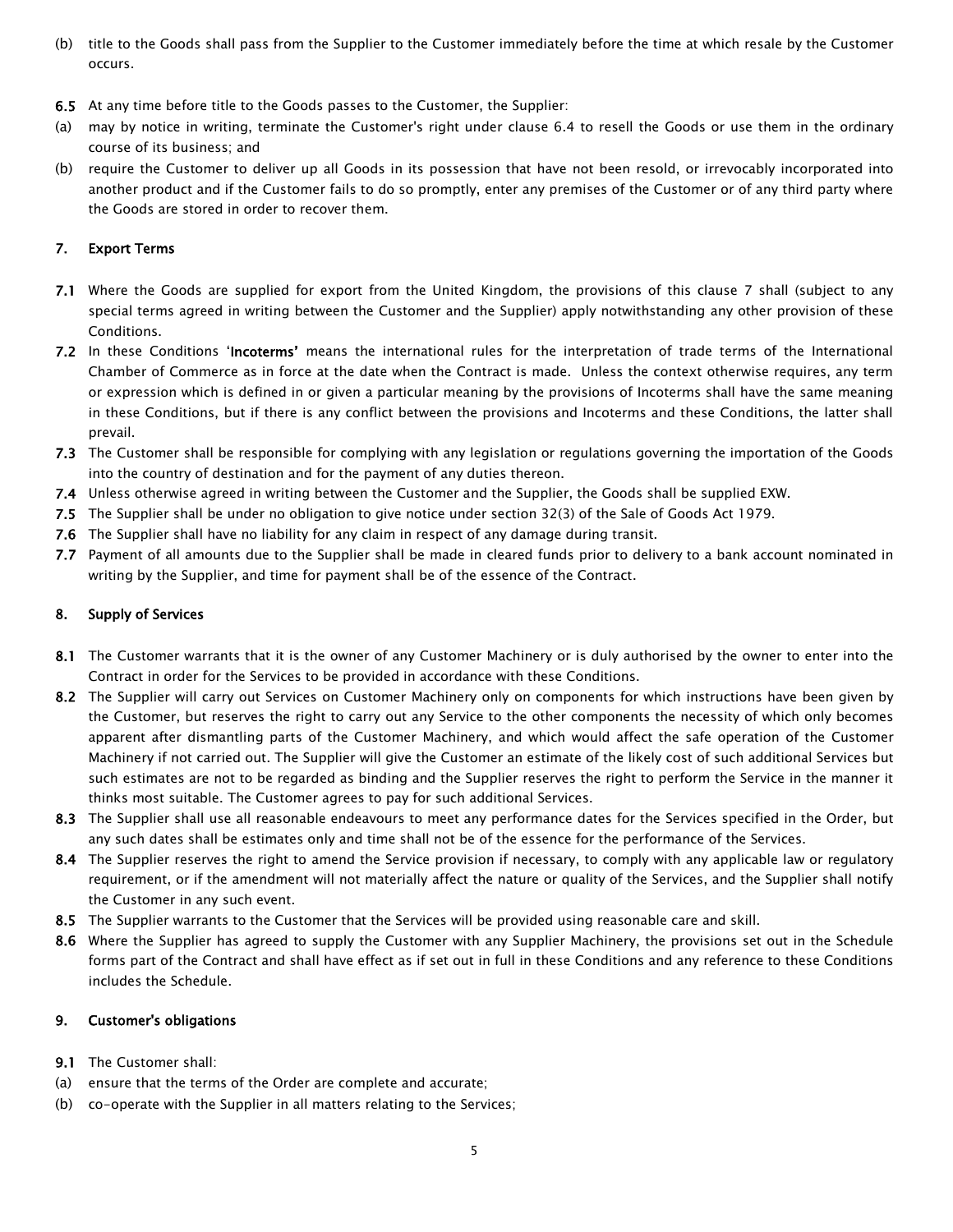- (c) provide the Supplier, its employees, agents, consultants and subcontractors, with access to the Customer's premises, office accommodation and other facilities as reasonably required by the Supplier to provide the Services;
- (d) provide the Supplier with such information and materials as the Supplier may reasonably require in order to supply the Services, and ensure that such information is complete and accurate in all material respects;
- (e) prepare the Customer's premises for the supply of the Services;
- (f) obtain and maintain all necessary licences, permissions and consents which may be required for the Services before the date on which the Services are to start; and
- <span id="page-6-1"></span>(g) comply with all applicable laws, including health and safety laws.
- 9.2 If the Supplier's performance of any of its obligations under the Contract is prevented or delayed by any act or omission by the Customer or failure by the Customer to perform any relevant obligation (Customer Default):
- (a) without limiting or affecting any other right or remedy available to it, the Supplier shall have the right to suspend performance of the Services until the Customer remedies the Customer Default, and to rely on the Customer Default to relieve it from the performance of any of its obligations in each case to the extent the Customer Default prevents or delays the Supplier's performance of any of its obligations;
- (b) the Supplier shall not be liable for any costs or losses sustained or incurred by the Customer arising directly or indirectly from the Supplier's failure or delay to perform any of its obligations as set out in this [clause 9.2;](#page-6-1) and
- (c) the Customer shall reimburse the Supplier on written demand for any costs or losses sustained or incurred by the Supplier arising directly or indirectly from the Customer Default.

## <span id="page-6-0"></span>10. Charges and payment

10.1 The Supplier may require a deposit under the Contract.

10.2 The price for Goods:

- (a) shall be the price set out in the Order or, if no price is quoted, the price set out in the Supplier's published price list as at the date of delivery;
- (b) unless otherwise agreed in writing exclude VAT (defined below) or any other tax or levy on the supply or importation of the Goods; and
- (c) shall be exclusive of all costs and charges of packaging, insurance, loading and transport of the Goods, which shall be invoiced to the Customer.

10.3 The charges for Services shall be calculated on a time and materials basis:

- (a) the charges shall be calculated in accordance with the Supplier's hourly fee rates, as set out in its current price list at the date of the Contract; and
- (b) the Supplier shall be entitled to charge the Customer for any expenses reasonably incurred by the individuals whom the Supplier engages in connection with the Services including travelling expenses, hotel costs, subsistence and any associated expenses, and for the cost of services provided by third parties and required by the Supplier for the performance of the Services, and for the cost of any materials.
- 10.4 The Supplier reserves the right to increase the price of the Goods, by giving notice to the Customer at any time before delivery, to reflect any increase in the cost of the Goods to the Supplier that is due to:
- (a) manufacturer of a Machinery or supplier of any Parts increasing their prices;
- (b) any factor beyond the control of the Supplier (including foreign exchange fluctuations, increases in taxes and duties, and increases in labour, materials and other manufacturing costs);
- (c) any request by the Customer to change the delivery date(s), quantities or types of Goods ordered, or the Specification; or
- (d) any delay caused by any instructions of the Customer in respect of the Goods or failure of the Customer to give the Supplier adequate or accurate information or instructions in respect of the Goods.
- 10.5 In respect of Parts, the Supplier shall invoice the Customer on or at any time after completion of delivery. In respect of Services, the Supplier shall invoice the Customer on completion of the Services.
- 10.6 Unless otherwise agreed in writing prior to delivery of Parts or completion of the Services, the Customer shall pay each invoice submitted by the Supplier: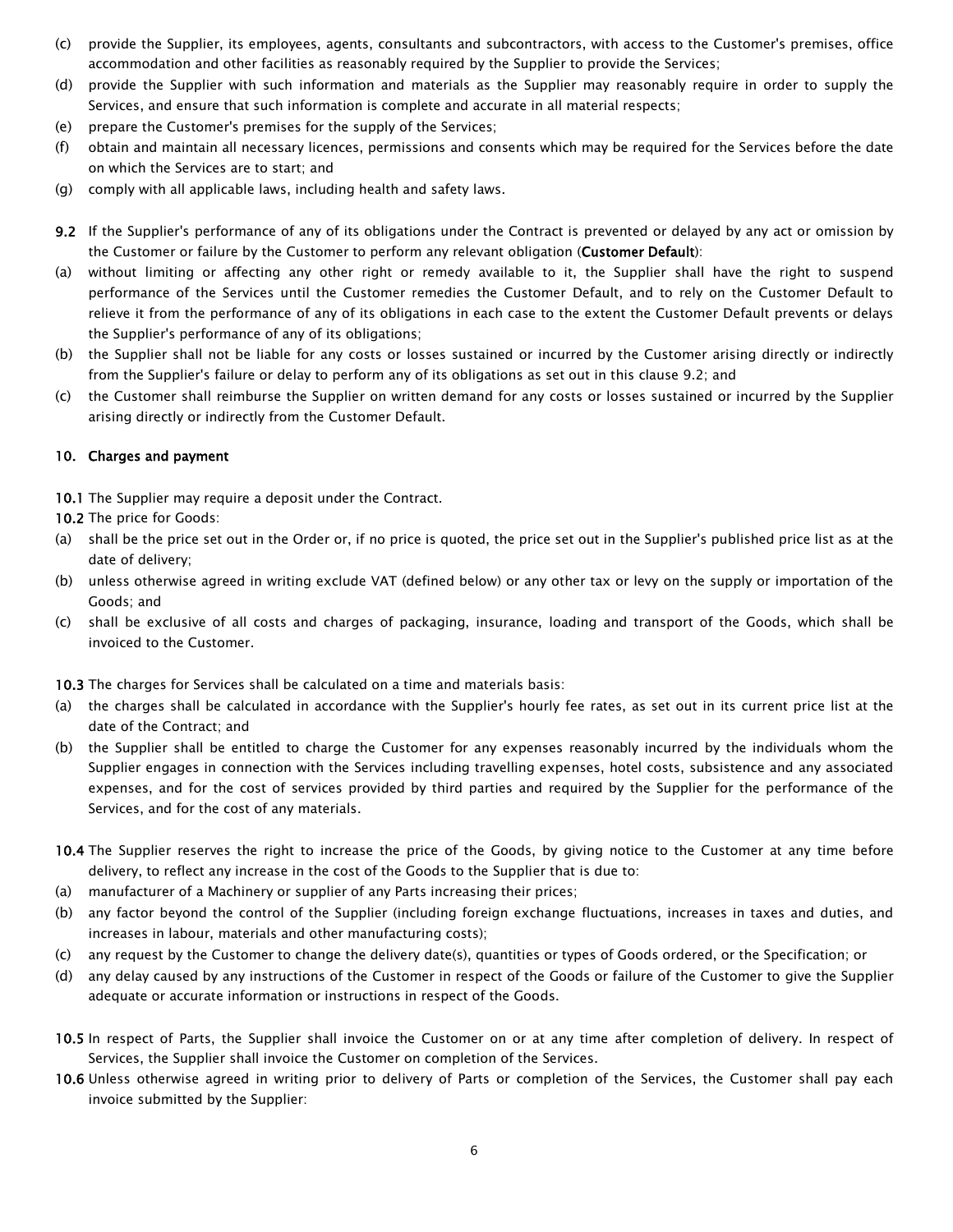- (a) within 7 days of the date of the invoice or in accordance with any credit terms agreed by the Supplier and confirmed in writing to the Customer; and
- (b) in full and in cleared funds to a bank account nominated in writing by the Supplier, and
- (c) time for payment shall be of the essence of the Contract.
- 10.7 In respect of Machinery, the Supplier shall be at liberty to invoice the Customer on or at any time after the Commencement Date.
- 10.8 Unless otherwise agreed in writing prior to delivery of Machinery, payment for the sale of Machinery shall (shall subject to presentation of invoice) be made prior to, or on the date of, delivery of Machinery whereupon the Customer shall pay such invoice submitted by the Supplier (if in cash (up to an amount of  $£1,000$ ) and the balance (if any)) in full and in cleared funds to a bank account nominated in writing by the Supplier, and time for payment shall be of the essence of the Contract.
- 10.9 All amounts payable by the Customer under the Contract are exclusive of amounts in respect of value added tax chargeable from time to time (VAT). Where any taxable supply for VAT purposes is made under the Contract by the Supplier to the Customer, the Customer shall, on receipt of a valid VAT invoice from the Supplier, pay to the Supplier such additional amounts in respect of VAT as are chargeable on the supply of the Services or Goods at the same time as payment is due for the supply of the Services or Goods. The provisions of this clause 9.9 shall also apply to "VAT only" invoices issued in respect of Goods and Services being paid for by third party insurers, who will not cover the payment of VAT elements of the price for such Goods and Services.
- <span id="page-7-3"></span>10.10 If the Customer fails to make a payment due to the Supplier under the Contract by the due date, then, without limiting the Supplier's remedies under [clause 15](#page-8-1) (Termination), the Customer shall pay interest on the overdue sum from the due date until payment of the overdue sum, whether before or after judgment. Interest under this [clause 10.10](#page-7-3) will accrue each day at 3% a year above the Bank of England's base rate from time to time, but at 3% a year for any period when that base rate is below 0%. Furthermore, such overdue sums may be passed to our debt collection agency, Sinclair Goldberg Price Ltd. All such overdue sums, without exception, will be subject to a surcharge of 15% plus vat to cover our costs in recovery. These overdue sums will also be subject to any legal costs incurred in obtaining settlement.
- 10.11 All amounts due under the Contract shall be paid in full without any set-off, counterclaim, deduction or withholding (other than any deduction or withholding of tax as required by law).

#### <span id="page-7-0"></span>11. Intellectual property rights

- 11.1 All Intellectual Property Rights in or arising out of or in connection with the Services (other than Intellectual Property Rights in any materials provided by the Customer) shall be owned by the Supplier.
- 11.2 The Customer grants the Supplier a fully paid-up, non-exclusive, royalty-free non-transferable licence to copy and modify any materials provided by the Customer to the Supplier for the term of the Contract for the purpose of providing the Services to the Customer.

#### <span id="page-7-1"></span>12. Data protection

- 12.1 Both parties will comply with all applicable requirements of the Data Protection Legislation.
- 12.2 The Supplier will only use personal details in line with its privacy policy notice at *[https://morriscorfield.claas](https://morriscorfield.claas-dealer.co.uk/legal-information)*[dealer.co.uk/legal-information](https://morriscorfield.claas-dealer.co.uk/legal-information), a hard copy if which is available on request.

## <span id="page-7-2"></span>13. Confidentiality

- 13.1 Each party undertakes that it shall not at any time, disclose to any person any confidential information concerning the business, affairs, customers, clients or suppliers of the other party or of any member of the group of companies to which the other party belongs, except as permitted b[y clause 13.2.](#page-7-4)
- <span id="page-7-4"></span>13.2 Each party may disclose the other party's confidential information:
- (a) to its employees, officers, representatives or advisers who need to know such information for the purposes of exercising the party's rights or carrying out its obligations under or in connection with the Contract. Each party shall ensure that its employees, officers, representatives or advisers to whom it discloses the other party's confidential information comply with thi[s clause 13;](#page-7-2) and
- (b) as may be required by law, a court of competent jurisdiction or any governmental or regulatory authority.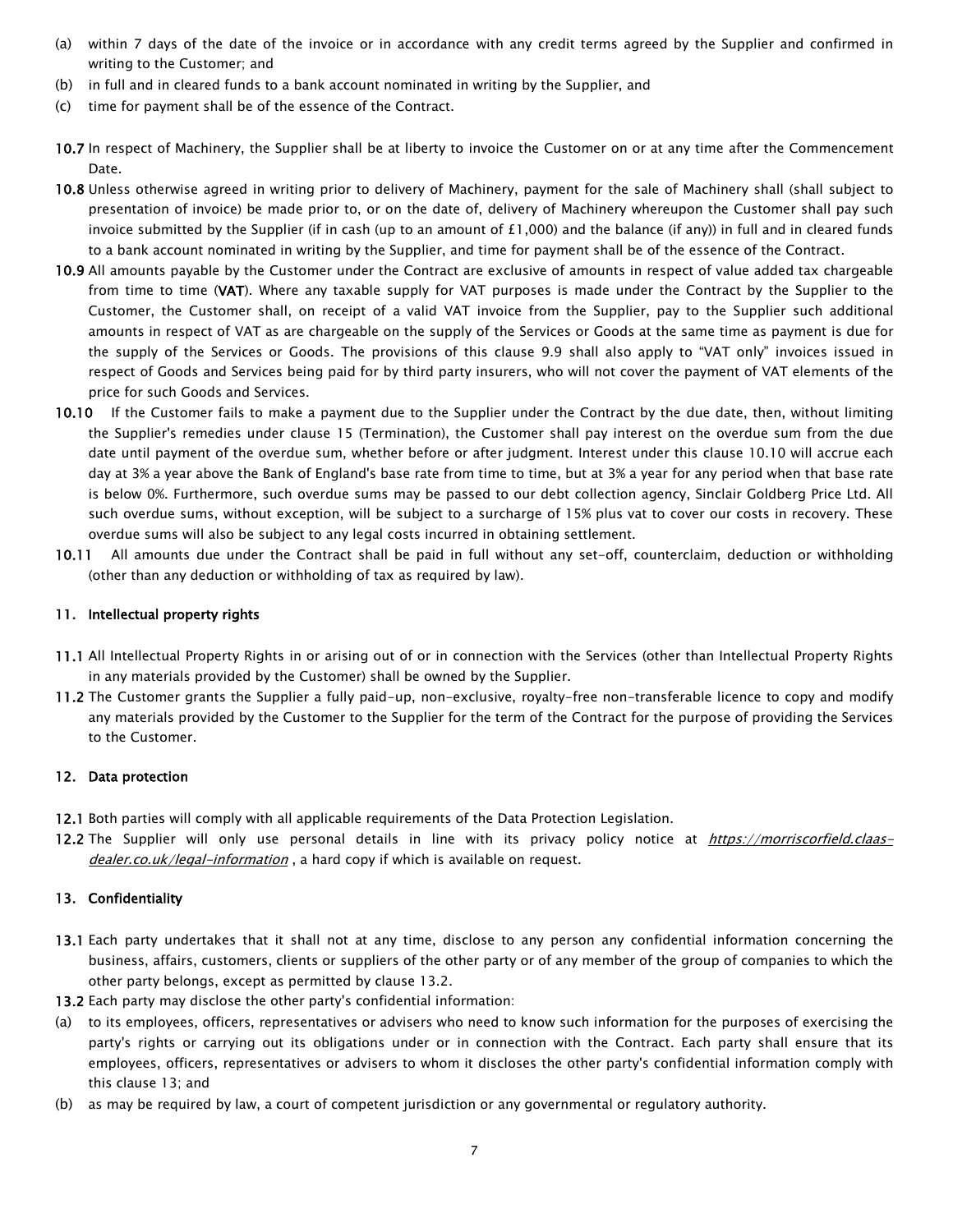13.3 No party shall use any other party's confidential information for any purpose other than to exercise its rights and perform its obligations under or in connection with the Contract.

## <span id="page-8-0"></span>14. Limitation of liability: THE CUSTOMER'S ATTENTION IS PARTICULARLY DRAWN TO THIS CLAUSE.

- 14.1 The limits and exclusions in this clause reflect the insurance cover the Supplier has been able to arrange and the Customer is responsible for making its own arrangements for the insurance of any excess loss.
- 14.2 The restrictions on liability in this [clause 14](#page-8-0) apply to every liability arising under or in connection with the Contract including liability in contract, tort (including negligence), misrepresentation, restitution or otherwise.
- <span id="page-8-4"></span>14.3 Nothing in the Contract limits any liability which cannot legally be limited, including liability for:
- (a) death or personal injury caused by negligence;
- (b) fraud or fraudulent misrepresentation;
- (c) breach of the terms implied by section 12 of the Sale of Goods Act 1979 or section 2 of the Supply of Goods and Services Act 1982 (title and quiet possession); and
- (d) defective products under the Consumer Protection Act 1987.

14.4 Subject t[o clause 14.3,](#page-8-4) the Supplier's total liability to the Customer shall not exceed the Total Charges.

- <span id="page-8-5"></span>14.5 This [clause 14.5](#page-8-5) sets out specific heads of excluded loss:
- (a) Subject to [clause 14.3,](#page-8-4) the types of loss listed i[n clause](#page-8-6) [14.5\(b\)](#page-8-6) are wholly excluded by the parties.
- <span id="page-8-6"></span>(b) The following types of loss are wholly excluded:
- (i) loss of profits;
- (ii) loss of sales or business;
- (iii) loss of agreements or contracts;
- (iv) loss of anticipated savings;
- (v) loss of use or corruption of software, data or information;
- (vi) loss of or damage to goodwill; and
- (vii) indirect or consequential loss.
- 14.6 The Supplier has given commitments as to compliance of the Goods and Services with relevant specifications in [clause 5](#page-4-0) and [clause 8.](#page-5-0) In view of these commitments, the terms implied by sections 13 to 15 of the Sale of Goods Act 1979 and sections 3, 4 and 5 of the Supply of Goods and Services Act 1982 are, to the fullest extent permitted by law, excluded from the Contract.
- <span id="page-8-1"></span>14.7 This [clause 14](#page-8-0) shall survive termination of the Contract.

#### 15. Termination

- 15.1 Without affecting any other right or remedy available to it, either party may terminate the Contract with immediate effect by giving written notice to the other party if:
- <span id="page-8-2"></span>(a) the other party takes any step or action in connection with its entering administration, provisional liquidation or any composition or arrangement with its creditors (other than in relation to a solvent restructuring), obtaining a moratorium, being wound up (whether voluntarily or by order of the court, unless for the purpose of a solvent restructuring), having a receiver appointed to any of its assets or ceasing to carry on business or, if the step or action is taken in another jurisdiction, in connection with any analogous procedure in the relevant jurisdiction; or
- <span id="page-8-3"></span>(b) the other party suspends, or threatens to suspend, or ceases or threatens to cease to carry on all or a substantial part of its business.
- 15.2 Without affecting any other right or remedy available to it, the Supplier may terminate the Contract with immediate effect by giving written notice to the Customer if the Customer:
- (a) fails to pay any amount due under the Contract on the due date for payment; or
- (b) commits a material breach of any term of the Contract.
- 15.3 Without affecting any other right or remedy available to it, the Supplier may suspend the supply of Services or all further deliveries of Goods under the Contract or any other contract between the Customer and the Supplier if the Customer fails to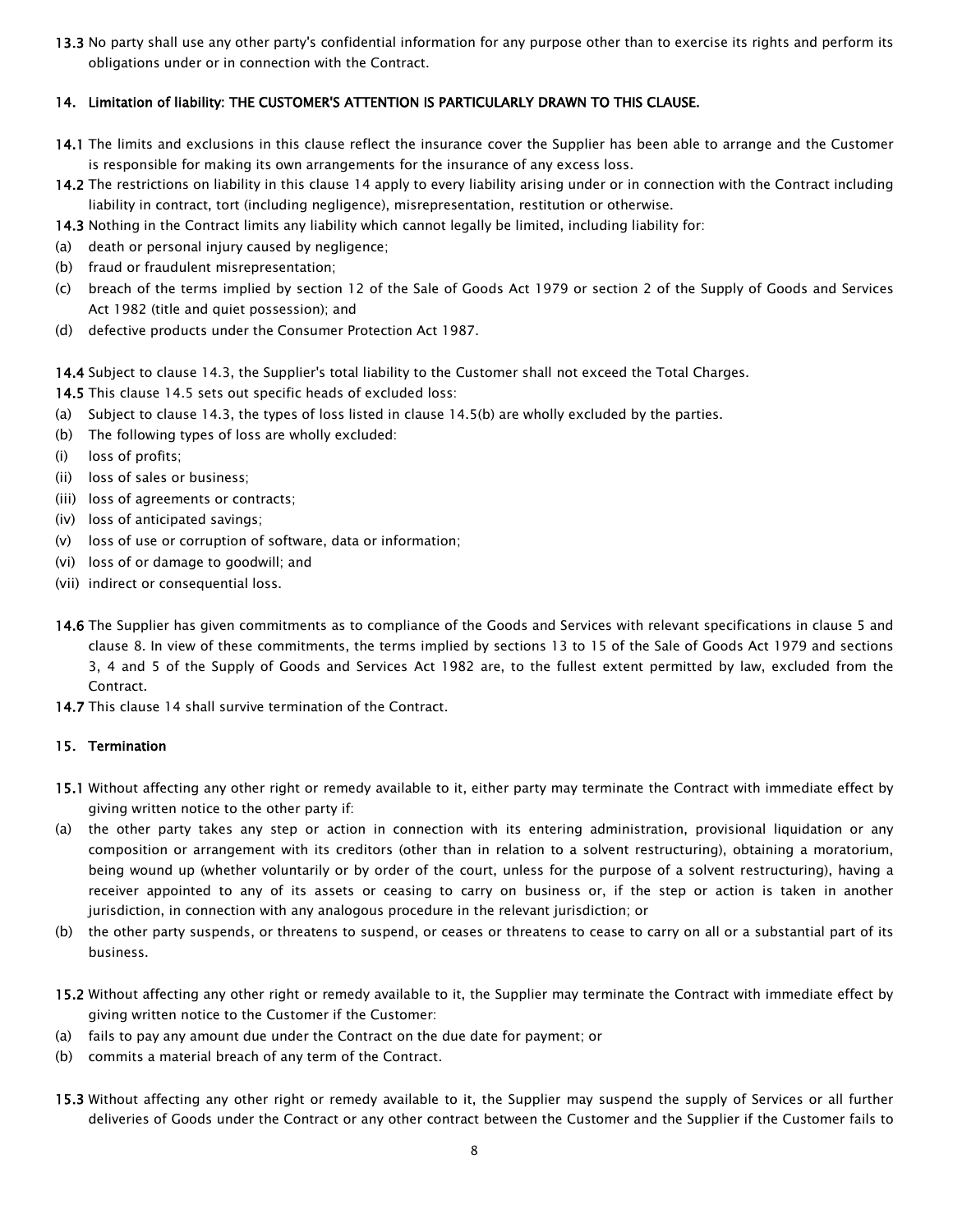pay any amount due under the Contract on the due date for payment, the Customer becomes subject to any of the events listed in [clause 15.1\(a\)](#page-8-2) to [clause 15.1\(b\),](#page-8-3) or the Supplier reasonably believes that the Customer is about to become subject to any of them.

## <span id="page-9-0"></span>16. Consequences of termination

16.1 On termination of the Contract:

- (a) the Customer shall immediately pay to the Supplier all of the Supplier's outstanding unpaid invoices and interest and, in respect of Services and Goods supplied but for which no invoice has been submitted, the Supplier shall submit an invoice, which shall be payable by the Customer immediately on receipt;
- (b) the Customer shall return all Goods which have not been fully paid for. If the Customer fails to do so, then the Supplier may enter the Customer's premises and take possession of them. Until they have been returned, the Customer shall be solely responsible for their safe keeping and will not use them for any purpose.
- 16.2 Termination or expiry of the Contract shall not affect any rights, remedies, obligations and liabilities of the parties that have accrued up to the date of termination or expiry, including the right to claim damages in respect of any breach of the Contract which existed at or before the date of termination or expiry.
- 16.3 Any provision of the Contract that expressly or by implication is intended to have effect after termination or expiry shall continue in full force and effect.

## <span id="page-9-1"></span>17. Force majeure

The Supplier shall not be liable to the Customer for breach of the Contract nor liable for delay in performing or failure to perform, any of its obligations under the Contract if such delay or failure results from a Force Majeure Event. In any such circumstances the Company shall be entitled at any time without prejudice to its other rights to cancel the contract or as its option to effect partial delivery or performance without incurring any liability whatsoever to the Customer. In circumstances where the Goods have been specially obtained for the Customer and there is no readily available market for them, the Supplier shall be entitled to charge the Customer reasonable costs and expenses incurred by the Supplier (howsoever arising) in respect of the Goods.

## <span id="page-9-2"></span>18. Complaints

- 18.1 Complaints must be submitted to the Supplier in one of the following ways:
- (a) in writing to: The Sales Director, Morris, Corfield & Co. Limited, Benthall Works, Broseley, Shropshire, TF12 5BB; or
- (b) by email to: *[accounts@morriscorfield.co.uk](mailto:accounts@morriscorfield.co.uk)*
- 18.2 The Supplier will try to resolve written complaints as soon as reasonably practicable. However, if it an in-depth investigation is required, the Supplier will provide the Customer with an initial response within five Business Days of receipt of complaint, whereafter the Supplier will aim to provide a final response within 40 Business Days. If for whatever reason this is not considered possible (by the Supplier, acting reasonably) the Supplier will aim to contact Customer to explain the reasons why and advise (providing a best estimate of time, which shall neither be binding nor of the essence) as to how long the investigations are likely to take.

## <span id="page-9-3"></span>19. General

## 19.1 Assignment and other dealings

- (a) The Supplier may at any time assign, mortgage, charge, subcontract, delegate, declare a trust over or deal in any other manner with any or all of its rights and obligations under the Contract.
- (b) The Customer shall not assign, transfer, mortgage, charge, subcontract, delegate, declare a trust over or deal in any other manner with any of its rights and obligations under the Contract without the prior written consent of the Supplier.

## 19.2 Notices.

(a) Any notice or other communication given to a party under or in connection with the Contract shall be in writing and shall be: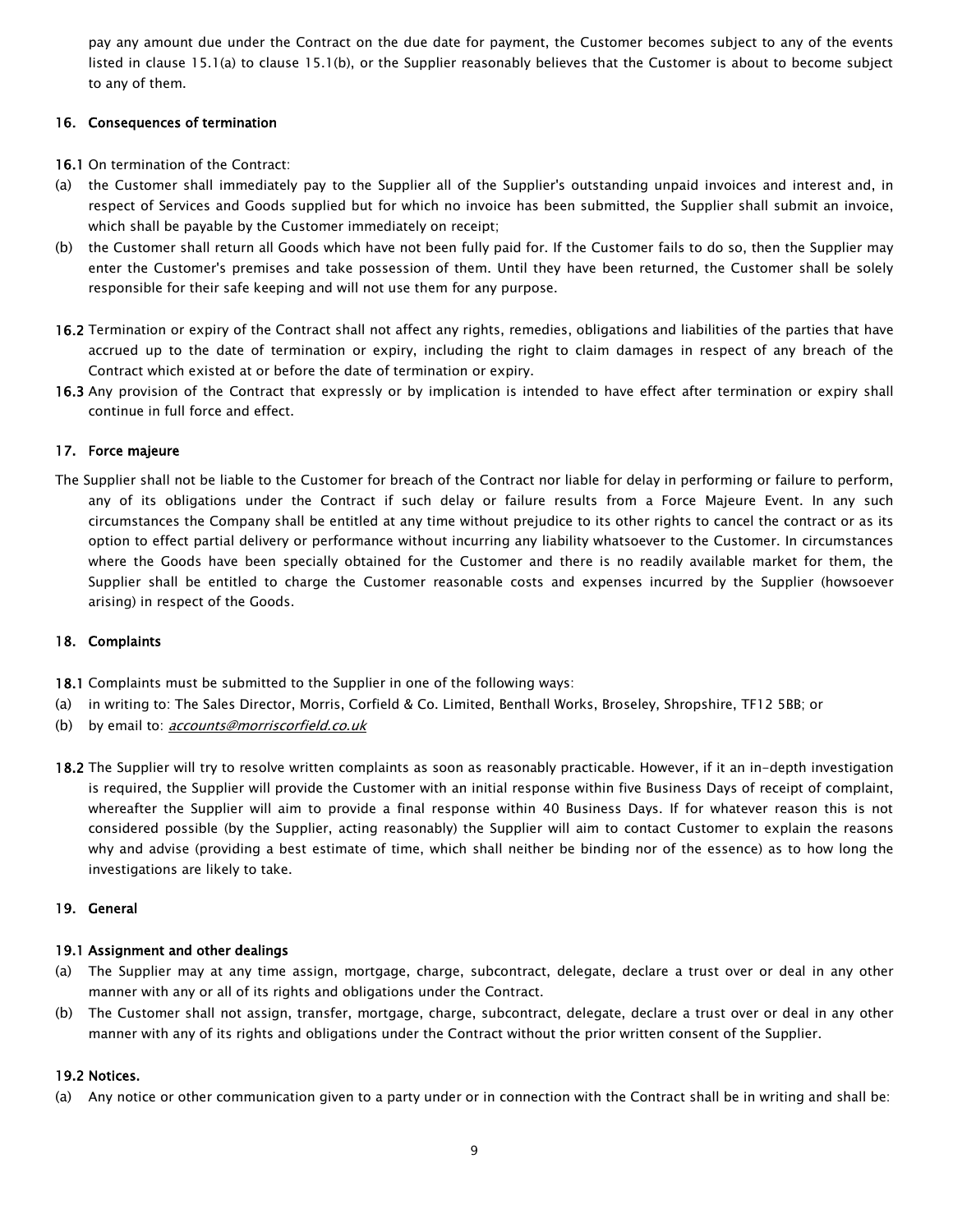- (i) delivered by hand or by pre-paid first-class post or other next working day delivery service at its registered office (if a company) or its principal place of business (in any other case); or
- (ii) sent by email to the address specified in the Order or as otherwise specified by one party to the other.
- (b) Any notice or communication shall be deemed to have been received:
- (i) if delivered by hand, on signature of a delivery receipt or at the time the notice is left at the proper address; and
- (ii) if sent by pre-paid first-class post or other next working day delivery service, at 9.00 am on the second Business Day after posting or at the time recorded by the delivery service; and
- <span id="page-10-1"></span>(iii) if sent by email, at the time of transmission, or, if this time falls outside business hours in the place of receipt, when business hours resume. In this [clause 19.2\(b\)\(iii\),](#page-10-1) business hours means 9.00am to 5.00pm Monday to Friday on a day that is not a public holiday in the place of receipt.
- (c) This clause does not apply to the service of any proceedings or other documents in any legal action or, where applicable, any arbitration or other method of dispute resolution.
- <span id="page-10-2"></span>19.3 Severance. If any provision or part-provision of the Contract is or becomes invalid, illegal or unenforceable, it shall be deemed deleted, but that shall not affect the validity and enforceability of the rest of the Contract. If any provision or part provision of the Contract is deemed deleted under this [clause 19.3](#page-10-2) the parties shall negotiate in good faith to agree a replacement provision that, to the greatest extent possible, achieves the commercial result of the original provision.
- 19.4 Waiver. A waiver of any right or remedy under the Contract or by law is only effective if given in writing and shall not be deemed a waiver of any subsequent right or remedy. A failure or delay by a party to exercise any right or remedy provided under the Contract or by law shall not constitute a waiver of that or any other right or remedy, nor shall it prevent or restrict any further exercise of that or any other right or remedy. No single or partial exercise of any right or remedy provided under the Contract or by law shall prevent or restrict the further exercise of that or any other right or remedy.
- 19.5 No partnership or agency. Nothing in the Contract is intended to, or shall be deemed to, establish any partnership or joint venture between the parties, constitute either party the agent of the other, or authorise either party to make or enter into any commitments for or on behalf of the other party.

#### 19.6 Entire agreement.

- (a) The Contract constitutes the entire agreement between the parties and supersedes and extinguishes all previous agreements, promises, assurances, warranties, representations and understandings between them, whether written or oral, relating to its subject matter.
- (b) Each party acknowledges that in entering into the Contract it does not rely on, and shall have no remedies in respect of any statement, representation, assurance or warranty (whether made innocently or negligently) that is not set out in the Contract. Each party agrees that it shall have no claim for innocent or negligent misrepresentation or negligent misrepresentation based on any statement in the Contract.
- (c) Nothing in this clause shall limit or exclude any liability for fraud.

#### 19.7 Third party rights.

- (a) Unless it expressly states otherwise, the Contract does not give rise to any rights under the Contracts (Rights of Third Parties) Act 1999 to enforce any term of the Contract.
- <span id="page-10-0"></span>(b) The rights of the parties to rescind or vary the Contract are not subject to the consent of any other person.
- 19.8 Variation. Except as set out in these Conditions, no variation of the Contract shall be effective unless it is agreed in writing and signed by the parties (or their authorised representatives).
- 19.9 Consumers. Where the Customer is acting as a Consumer, nothing in the Contract is intended to exclude or limit the Customer's rights under the Consumer Rights Act 2015 or any other applicable statutory rights.
- 19.10 Governing law. The Contract and any dispute or claim (including non-contractual disputes or claims) arising out of or in connection with it or its subject matter or formation shall be governed by and construed in accordance with the law of England and Wales.
- 19.11 Jurisdiction. Each party irrevocably agrees that the courts of England and Wales shall have exclusive jurisdiction to settle any dispute or claim (including non-contractual disputes or claims) arising out of or in connection with the Contract or its subject matter or formation.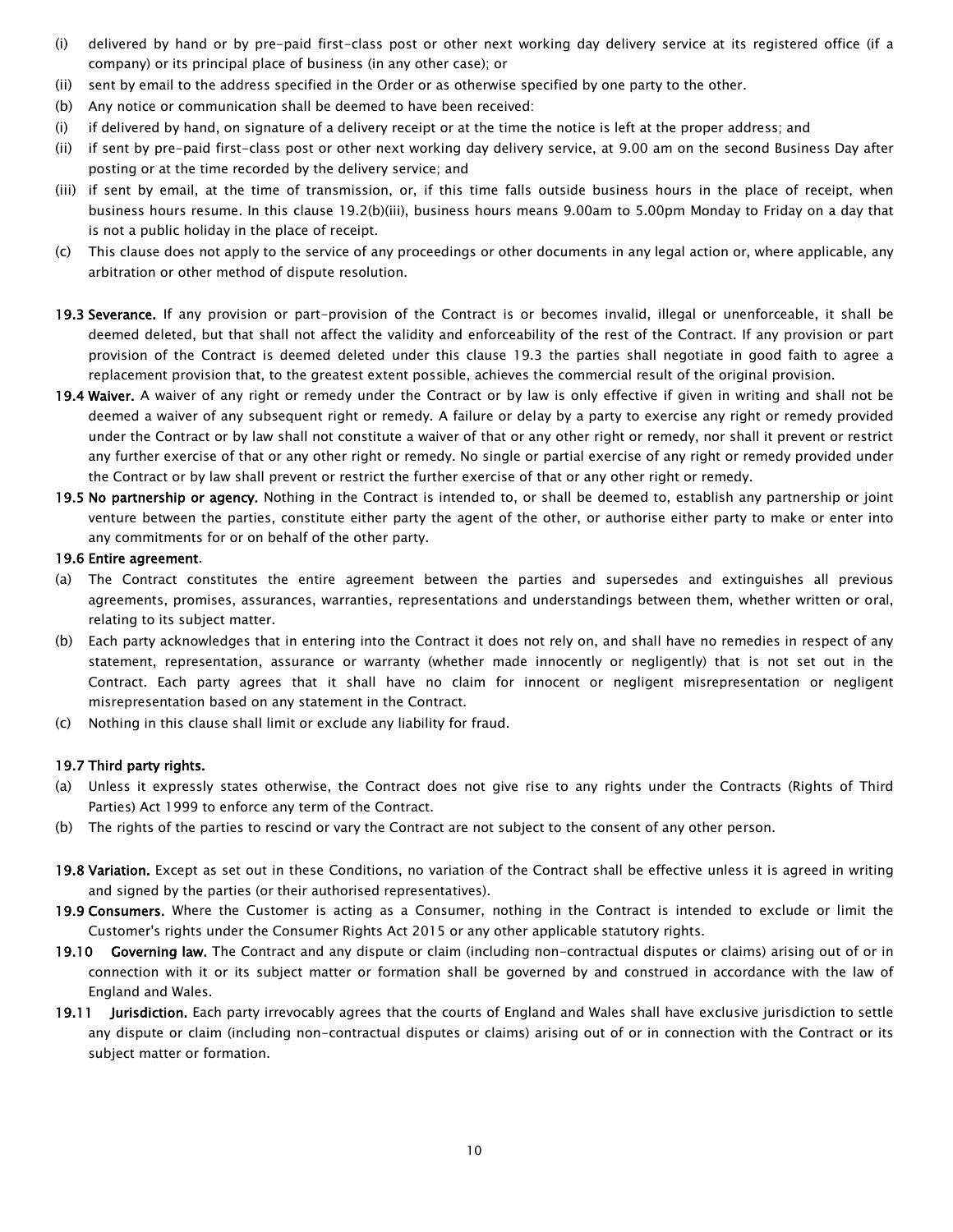## <span id="page-11-0"></span>Schedule (clause 8.6)

## The Customer's attention is particularly drawn to the provisions of paragraph 19.

- 1. The following definitions and rules of interpretation apply in this Schedule.
- a) **Delivery**: the transfer of physical possession of the Supplier Machinery to the Customer at the Site.
- b) Rental Period: the period of hire as set out in paragraph 3.
- c) Site: the Customer's premises to where the Supplier has transported the Supplier Machinery, as requested by the Customer.
- 2. The Customer shall hire the Supplier Machinery subject to the following terms and conditions set out herein.
- 3. The Rental Period starts on the date of Delivery and shall continue for the duration agreed between the parties or until the Contract is terminated earlier in accordance with the terms of this Schedule.
- 4. The Supplier Machinery shall at all times remain the property of the Supplier, and the Customer shall have no right, title or interest in or to the Supplier Machinery (save the right to possession and use of the Supplier Machinery as provided herein).
- 5. The risk of loss, theft, damage or destruction of the Supplier Machinery shall pass to the Customer on Delivery. The Supplier Machinery shall remain at the sole risk of the Customer during the Rental Period and any further term during which the Supplier Machinery is in the possession, custody or control of the Customer (Risk Period) until such time as the Supplier Machinery is redelivered to the Supplier.
- 6. Unless otherwise agreed with the Supplier, during the Rental Period and the Risk Period, the Customer shall, at its own expense, obtain and maintain the following insurances:
- a) insurance of the Supplier Machinery to a value not less than its full replacement value comprehensively against all usual risks of loss, damage or destruction by fire, theft or accident, and such other risks as the Supplier may from time to time nominate in writing;
- b) insurance for such amounts as a prudent owner or operator of the Supplier Machinery would insure for, or such amount as the Supplier may from time to time reasonably require, to cover any third party or public liability risks of whatever nature and however arising in connection with the Supplier Machinery; and
- c) insurance against such other or further risks relating to the Supplier Machinery as may be required by law, together with such other insurance as the Supplier may from time to time consider reasonably necessary and advise to the Customer.
- 7. All insurance policies procured by the Customer shall be endorsed to provide the Supplier with at least twenty Business Days' prior written notice of cancellation or material change (including any reduction in coverage or policy amount) and shall on the Supplier's request name the Supplier on the policies as a loss payee in relation to any claim relating to the Supplier Machinery. The Customer shall be responsible for paying any deductibles due on any claims under such insurance policies.
- 8. The Customer shall give immediate written notice to the Supplier in the event of any loss, accident or damage to the Supplier Machinery arising out of or in connection with the Customer's possession or use of the Supplier Machinery.
- 9. If the Customer fails to effect or maintain any of the insurances required under this agreement, the Supplier shall be entitled to effect and maintain the same, pay such premiums as may be necessary for that purpose and recover the same as a debt due from the Customer.
- 10. The Customer shall, on demand, supply copies of the relevant insurance policies or other insurance confirmation acceptable to the Supplier and proof of premium payment to the Supplier to confirm the insurance arrangements.
- 11. The Customer shall during the Rental Period:
- a) ensure that the Supplier Machinery is kept and operated in a suitable environment, used only for the purposes for which it is designed, and operated in a proper manner by trained competent staff in accordance with any operating instructions provided by the Supplier;
- b) take such steps (including compliance with all safety and usage instructions provided by the Supplier) as may be necessary to ensure, so far as is reasonably practicable, that the Supplier Machinery is at all times safe and without risk to health when it is being set, used, cleaned or maintained by a person at work;
- c) maintain at its own expense the Supplier Machinery in good and substantial repair in order to keep it in as good an operating condition as it was on the date of Delivery (fair wear and tear only excepted) including replacement of worn, damaged and lost parts, and shall make good any damage to the Supplier Machinery;
- d) make no alteration to the Supplier Machinery and shall not remove any existing component (or components) from the Supplier Machinery;
- e) keep the Supplier fully informed of all material matters relating to the Supplier Machinery;
- f) if taking, or permitting the use of, the Supplier Machinery off Site, ensure that the use or operation of the Supplier Machinery (by the Customer or any other person) complies with all applicable laws (including but not limited to the Road Traffic Regulations Act 1984 and the Road Traffic Offenders Act 1988), codes, guidance and regulations;